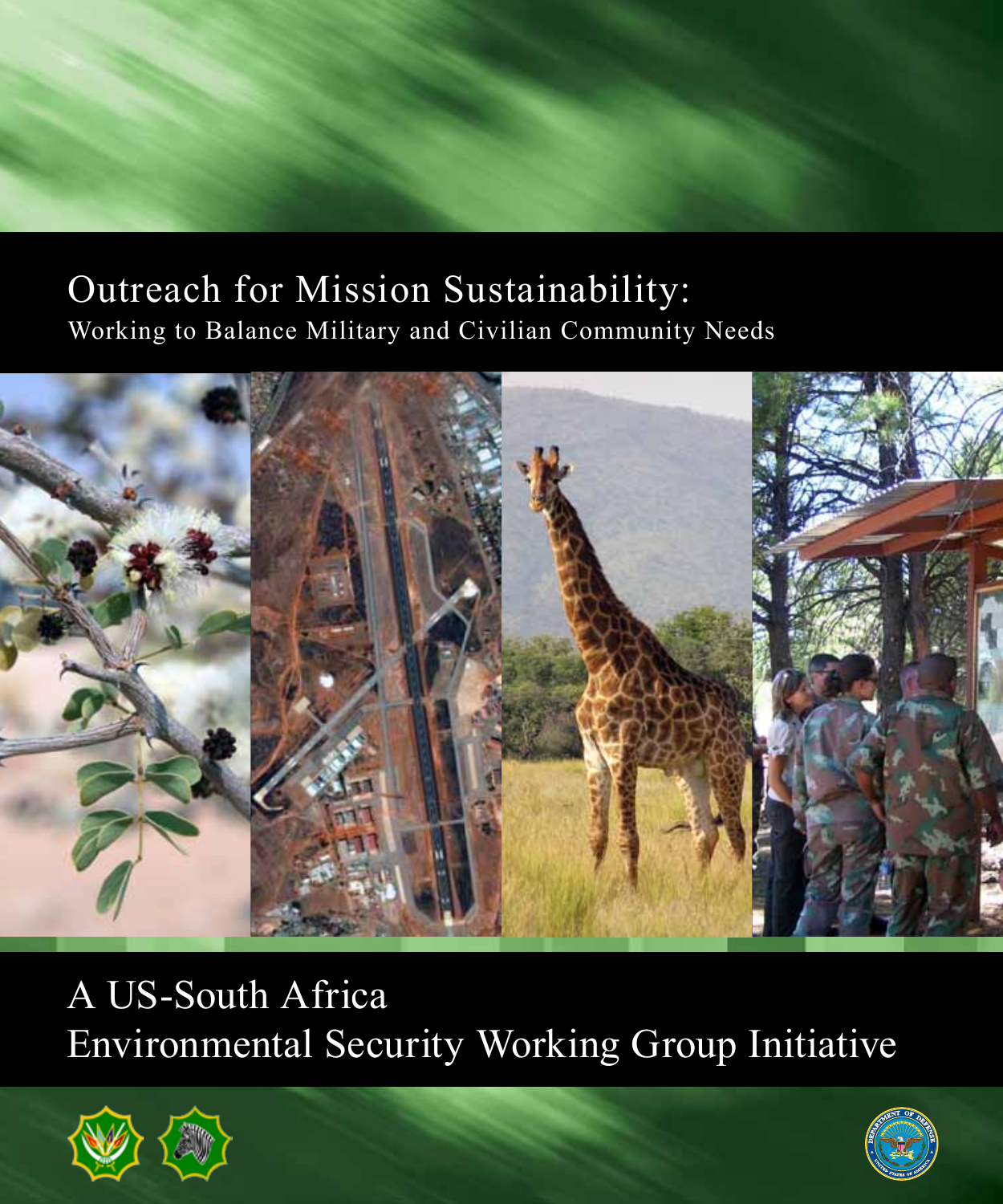*This document was prepared as a service to the Department of Defense community. The opinions expressed herein are those of the author(s), and are not necessarily representative of those of the Department of Defense.*



Printed on recycled paper<br>
30% post-consumer waste March 2013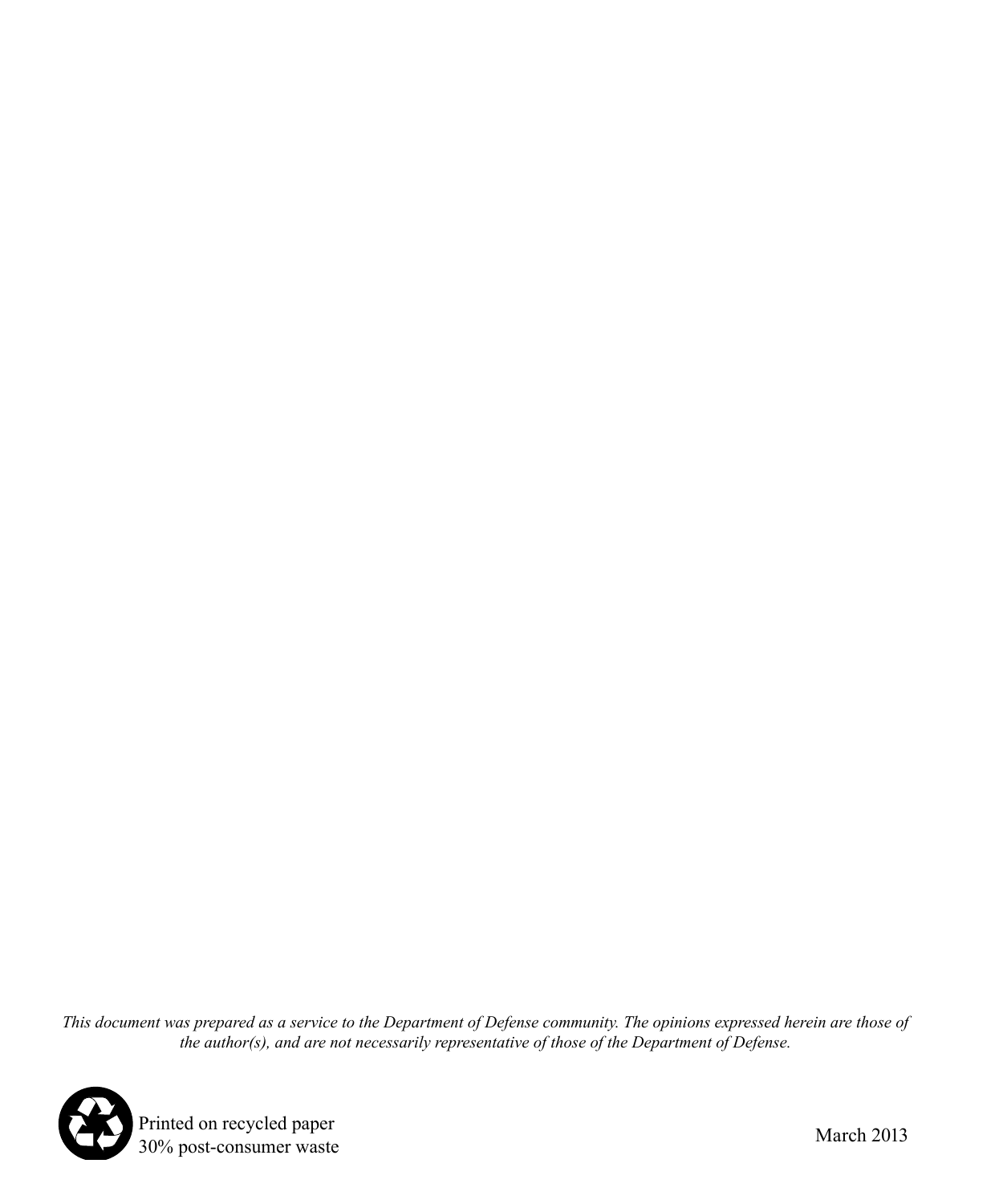Dear Reader,

This primer suggests one way to address the interrelationships among military needs, socio-economic development, and environmental protection. The ability to ensure adequate area to meet military training and testing requirements is increasingly encroached upon by competing land, sea, and air uses such as population growth, transportation corridors, energy development and transmission, threatened and endangered species, and wildlife corridors. At the same time, the civilian community is encroached on by the increasing requirements of military training. An outreach program that brings together a full range of stakeholders can be an effective way to develop win-win solutions for all interested parties and help ensure mission sustainability.

We developed this primer under the auspices of the US-South Africa Defense Committee as a follow-on to a comprehensive guidebook on Outreach for Mission Sustainability, which is targeted primarily at the military user. (This guidebook is available at www.denix.osd.mil under the References section of the International toolbar.) As the co-chairs of the Environmental Security Working Group in the Defense Committee, we have seen first-hand the benefits of our cooperative initiatives in strengthening our mutual understanding and serving as a model for other nations to jointly address common interests and identify solutions to problems, such as encroachment.

We hope that this primer will be useful to military communities and their civilian neighbors throughout the world who recognize the importance of and connection between sustainable development and compatible land use, especially as it concerns the military mission.

Sincerely,

 $\omega = \sqrt{3}$ 

Olijace

Curtis M. Bowling Curtis M. Brig Gen G. Mngadi

Co-Chairs, US-South Africa Environmental Security Working Group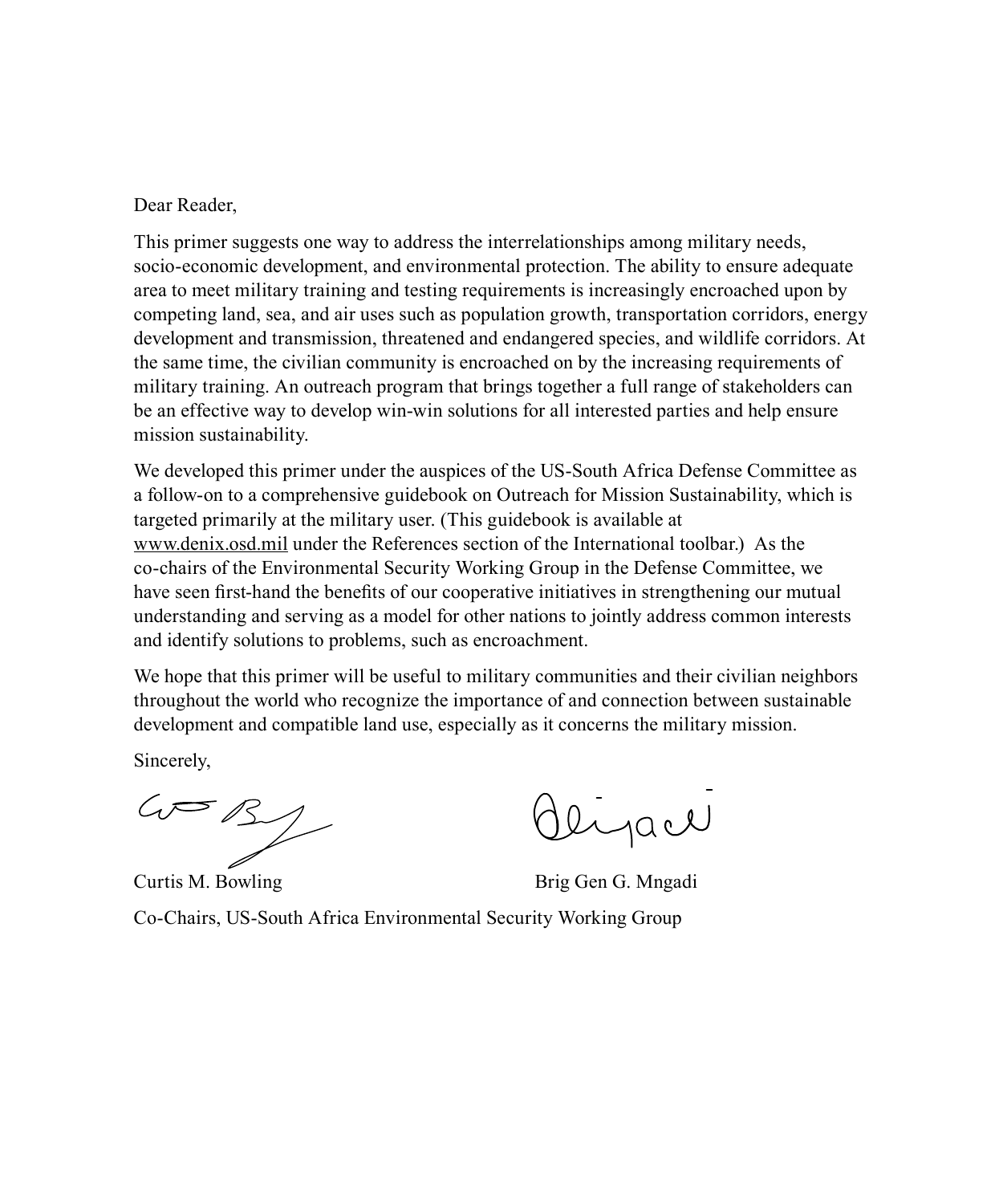# **TABLE OF CONTENTS**

| WHAT IS MISSION SUSTAINABILITY AND WHY IS IT IMPORTANT? 1 |  |
|-----------------------------------------------------------|--|
|                                                           |  |
|                                                           |  |
|                                                           |  |
| <b>BUILDING AN OUTREACH PROGRAM FOR</b>                   |  |
|                                                           |  |
|                                                           |  |
|                                                           |  |
|                                                           |  |
|                                                           |  |
|                                                           |  |
|                                                           |  |
|                                                           |  |
|                                                           |  |
|                                                           |  |
|                                                           |  |
|                                                           |  |
|                                                           |  |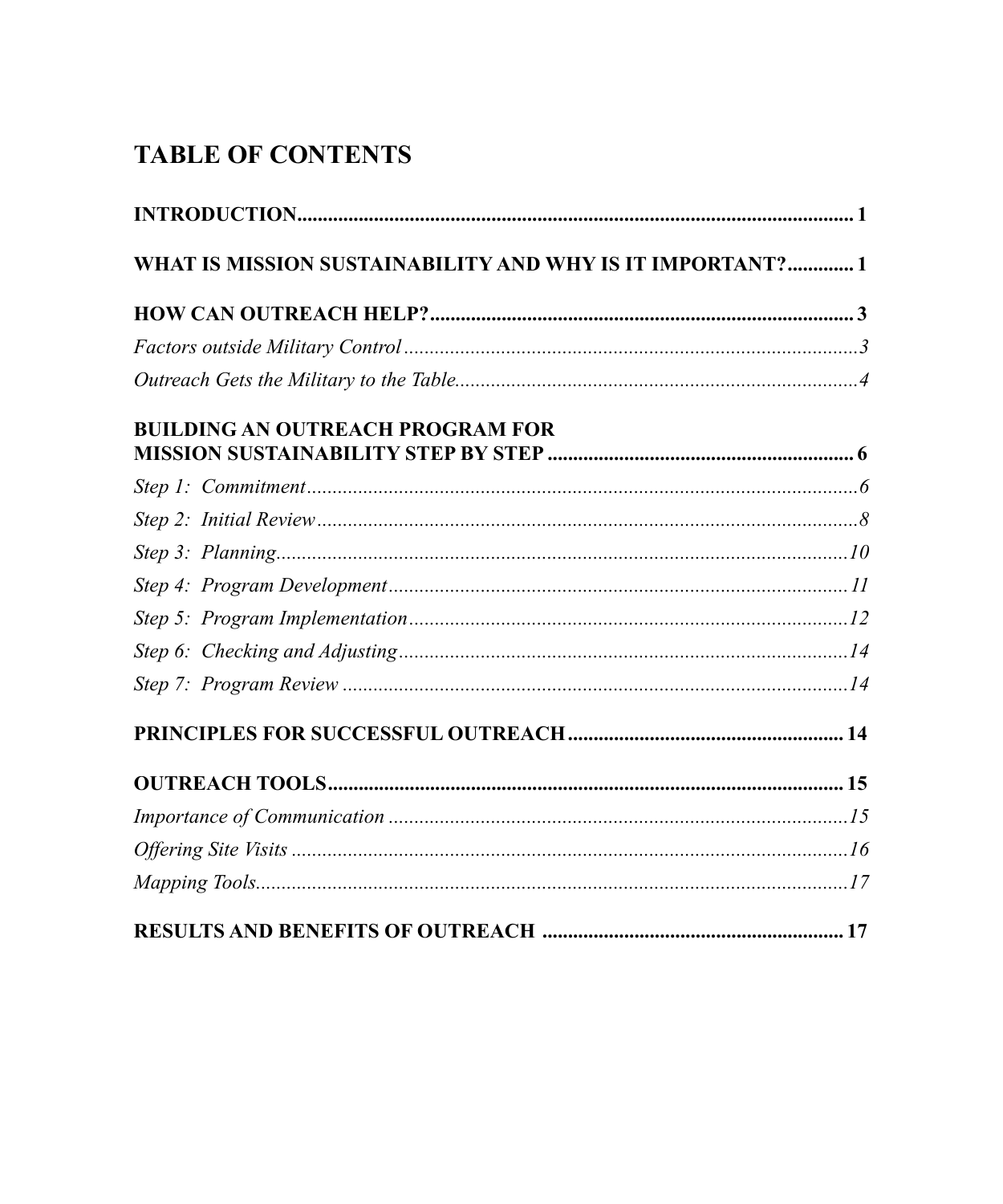# **INTRODUCTION**

This primer is meant to enhance, at a quick glance, military and civilian understanding about the impact that encroachment pressures can have on military training and overall mission sustainability. It also offers a template for the military to develop an outreach program, which brings together all the people that care about an issue or are affected by it. These "stakeholders" can include representatives from the military, local community, other parts of the government (whether national, regional, or local), non-governmental organizations (NGOs), and any other interested parties who need to participate in decision processes leading to mutually acceptable solutions. We also highlight some of the benefits that a successful outreach program can offer.

# **WHAT IS MISSION SUSTAINABILITY AND WHY IS IT IMPORTANT?**

Historically, many nations' armed forces established military installations on lands that were not in high demand for other uses by their surrounding civilian population. This allowed the military to meet its mission requirements of training its armed forces and testing its weapons systems with minimal impact on (and minimal conflict with) its surrounding civilian population. As populations have grown worldwide, so too have the "conflicts" between the armed forces and civilian populations, thereby creating greater challenges for a nation's military to sustain its mission readiness.

Ensuring defense capability and the protection of military personnel requires rigorous, real-life training. "*TRAIN AS WE FIGHT*" is not just a phrase. It represents the absolute necessity for realistic training, which inherently requires access to areas and environments that closely resemble the locations where service members may face combat, complex military situations, or engagement.



Commanders today are increasingly required to choose between being a good neighbor and meeting training and testing requirements. Urban sprawl, the presence of historic and cultural resources, and the distribution of threatened and endangered species are just a few factors that can result in training restrictions which affect mission preparedness. Some of the adjustments the military makes to accommodate these concerns—*e.g.,* not flying at night, restricting the use of pyrotechnics during combat training exercises, and traveling to more distant locations to train undermine the principle of "train as you fight," and can also increase costs and even

*Encroachment is the real or perceived conflict between the reasonable spatial requirements for mission sustainability and various economic, socio-political or environmental imperatives.*

*Mission Sustainability means meeting current and future mission requirements in the air, on land, and at sea—while concurrently safeguarding human health, quality of life, and the natural environment.*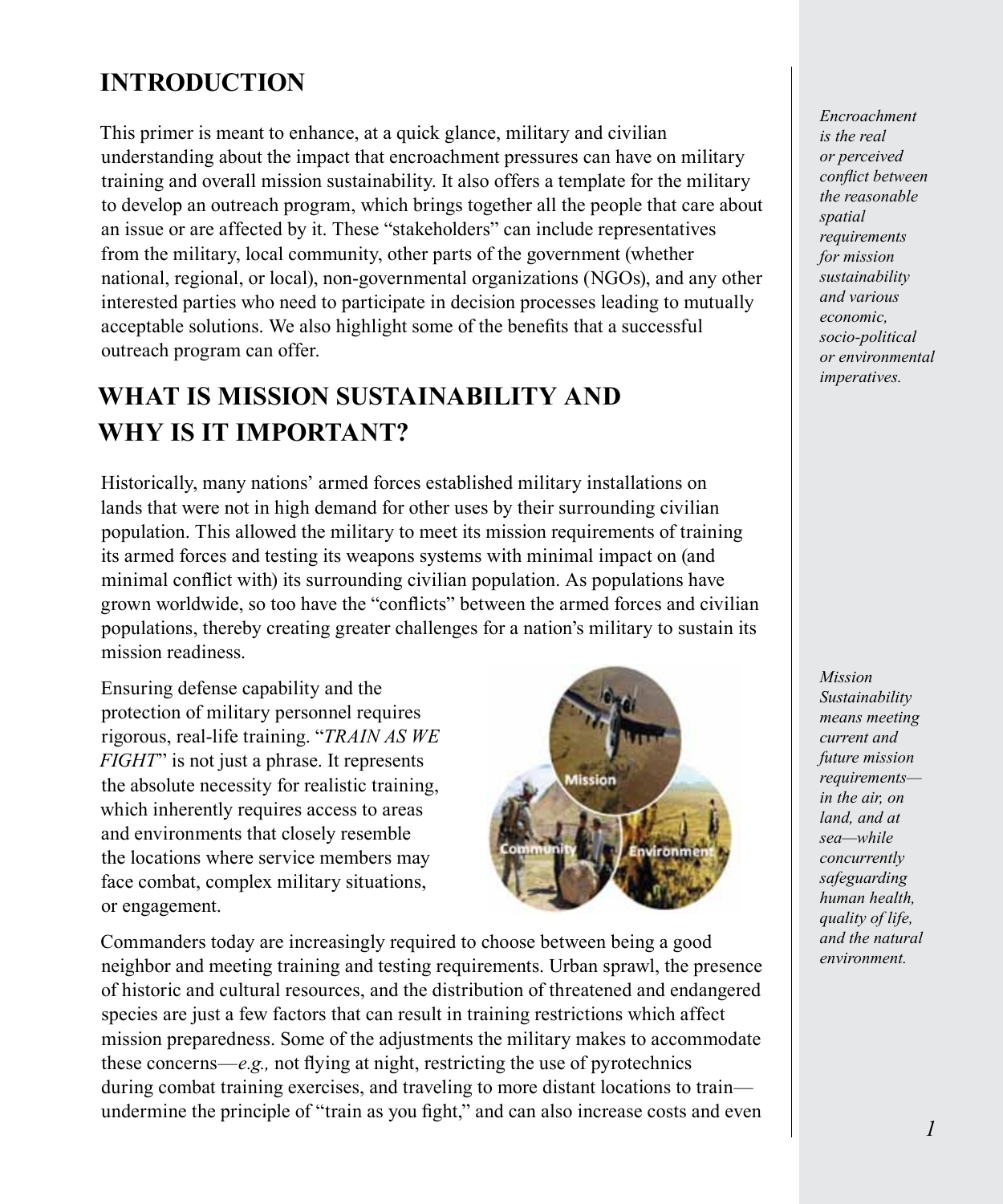

**Result: Reduced Flexibility for the Military and the Community**

result in cancellations of needed operations. The cumulative impact of uncontrolled development and/or incompatible uses of land, air, water, and other resources can seriously hamper—encroach on—the military's ability to carry out its testing and training missions.

In turn, the military's own activities within its installations often affect stakeholders outside the installation. For example, noise, dust, and smoke from weapons, vehicles, and aircraft prompt citizen complaints about military training. In some cases, encroachment effects can go both ways. For example, in water stressed areas, the community's water demand can result in limits on the military base's water supply, just as the base's water demand can impact the community's water supply. Thus, dealing with encroachment challenges becomes a two-way issue. This figure shows some examples of this two-way effect.

Having an outreach program can inform decision processes by better forecasting what the community is planning and articulating what the military needs now and in the future.

*The civilian community impacts the military just as the military affects the civilian community.*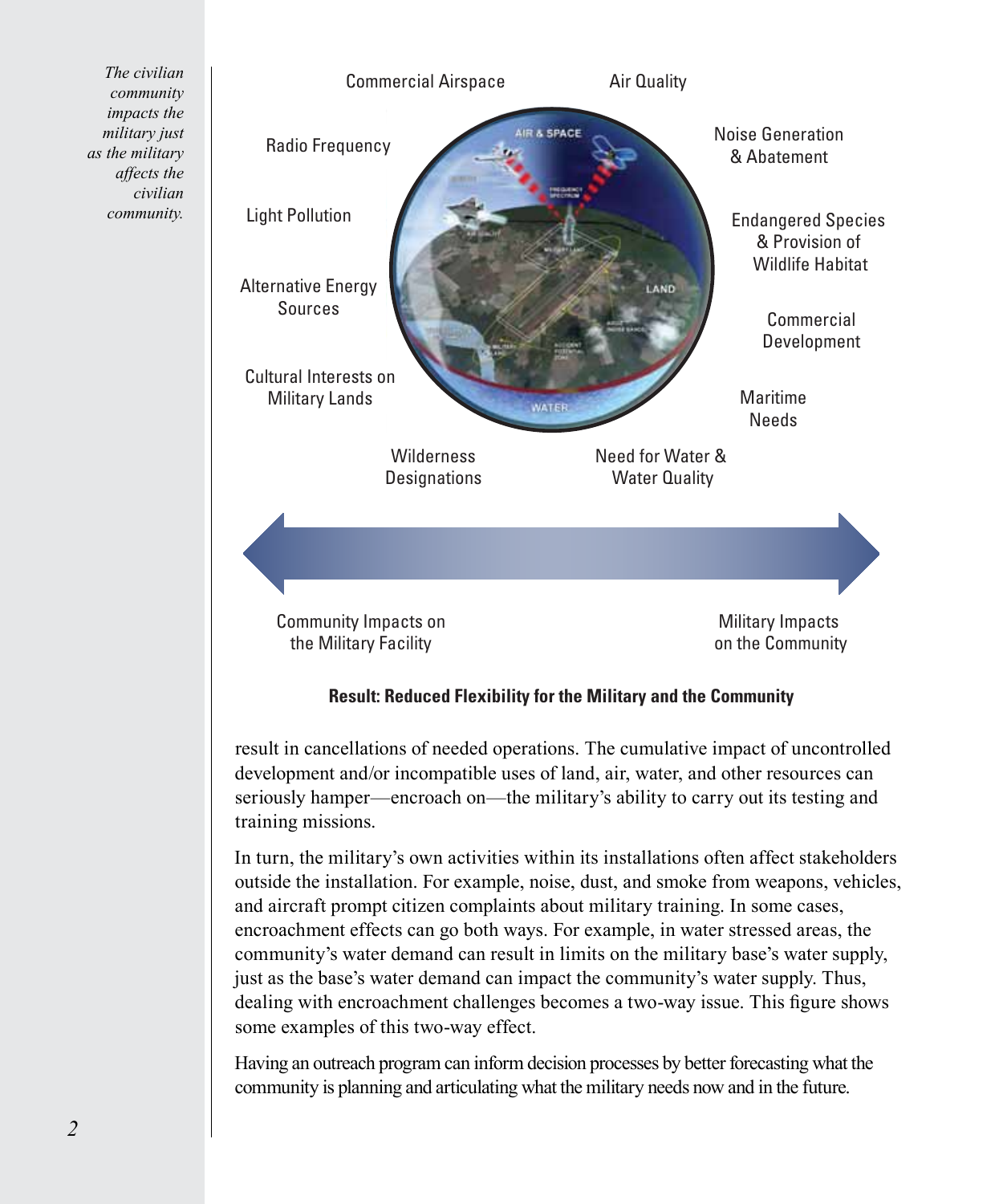# **HOW CAN OUTREACH HELP?**

Outreach is an on-going two-way relationship in which the military engages with a range of stakeholders. One element of outreach involves military organizations and personnel formally, informally, and routinely working with a wide range of key external stakeholder organizations about specific issues. The other key element aims to improve public support for the military and to increase public awareness about the military's training requirements and environmental stewardship. Everyone who works at an installation has the potential to contribute to outreach efforts. This proactive communication can help avoid overreacting to challenges and offer a framework for solving problems collaboratively when they do arise.

#### *Factors outside Military Control*

Most encroachment issues arise outside the fence lines of a military installation. Military installations have deliberately been located outside metropolitan areas and even in rural areas. Today, however, many of these areas fall within the most important corridors for urban development. One of the greatest challenges therefore lies with land use planning and managing community growth, which are typically the responsibility of local and regional governments. The military has not traditionally been involved in these processes. To be effective, land use decisions must carefully balance competing (sometimes conflicting) interests and rights of property owners and developers with citizen concerns, military requirements, and the long-term future of the community and region. One common concern is that, as populations grow and move closer to military installations, and as more modern military equipment is put into use, citizens complain more about the negative impacts of military training on their daily lives.



*Poorly informed land use planning can have a major encroachment impact on the military.*

*The two photographs are of Waterkloof Air Force Base in Pretoria, South Africa in the 1950s and in the 1990s and highlight how close the neighboring community has moved to the base's perimeter.*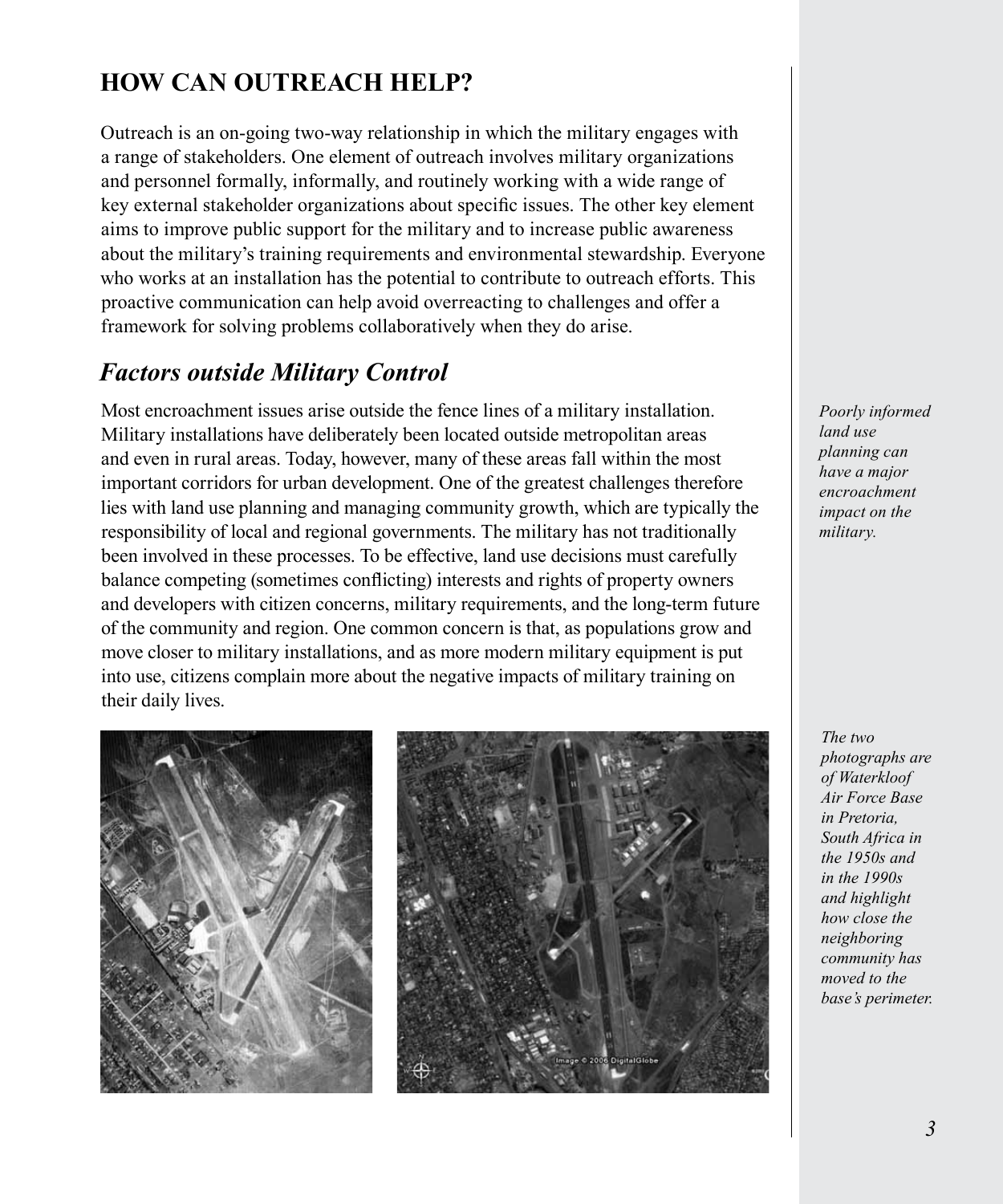The military thus must find a way to engage. With or without this input, others that are competing for the same resources needed by the military are no doubt fully prepared and already participating in the decision processes. They include other government agencies, industries, trade associations, civil activists, and NGOs. Through the military's direct engagement, the other players will gain a better understanding of military requirements and the possible—sometimes inadvertent impacts their decisions can have on the military. It can otherwise be very confusing for other stakeholders to know with whom and how to engage the military.

#### *Outreach Gets the Military to the Table*

In order for the military to fulfill its responsibility of preparing its uniformed men and women to defend a nation's security, the military must work proactively with appropriate stakeholders, engaging all those that affect land use decisions. An outreach program is a key way to get the military a seat at the table early on in relevant decision processes.

Through cooperative partnerships and consistent, transparent—both formal and informal—two-way communication, relationships will develop that lead to more collaborative, mutually beneficial decision processes. Furthermore, the more you conduct outreach, the more you find out about what is going on outside the military base, and the more quickly you can engage in productive discussions—with the right players, in the right place, at the right time—to achieve win-win solutions. It will also lead to better awareness and sensitivity on the part of the stakeholders regarding how their actions may affect the military's ability to operate. *Partnering* is the key word—the military is not working for the community nor is the community working for the military. Rather, both parties are working together toward mutually beneficial sustainability.

Land trusts, the agricultural community, and conservation organizations (*e.g.,* The Nature Conservancy or the African Wildlife Foundation) can leverage their respective interests in open space conservation areas and preservation of working lands. Both are highly compatible contiguous land-use arrangements for the military.



*Partnering helps identify win-win solutions.*

*These maps show increased urban encroachment pressures on the area around Camp Pendleton in California from 1940 to 1990.*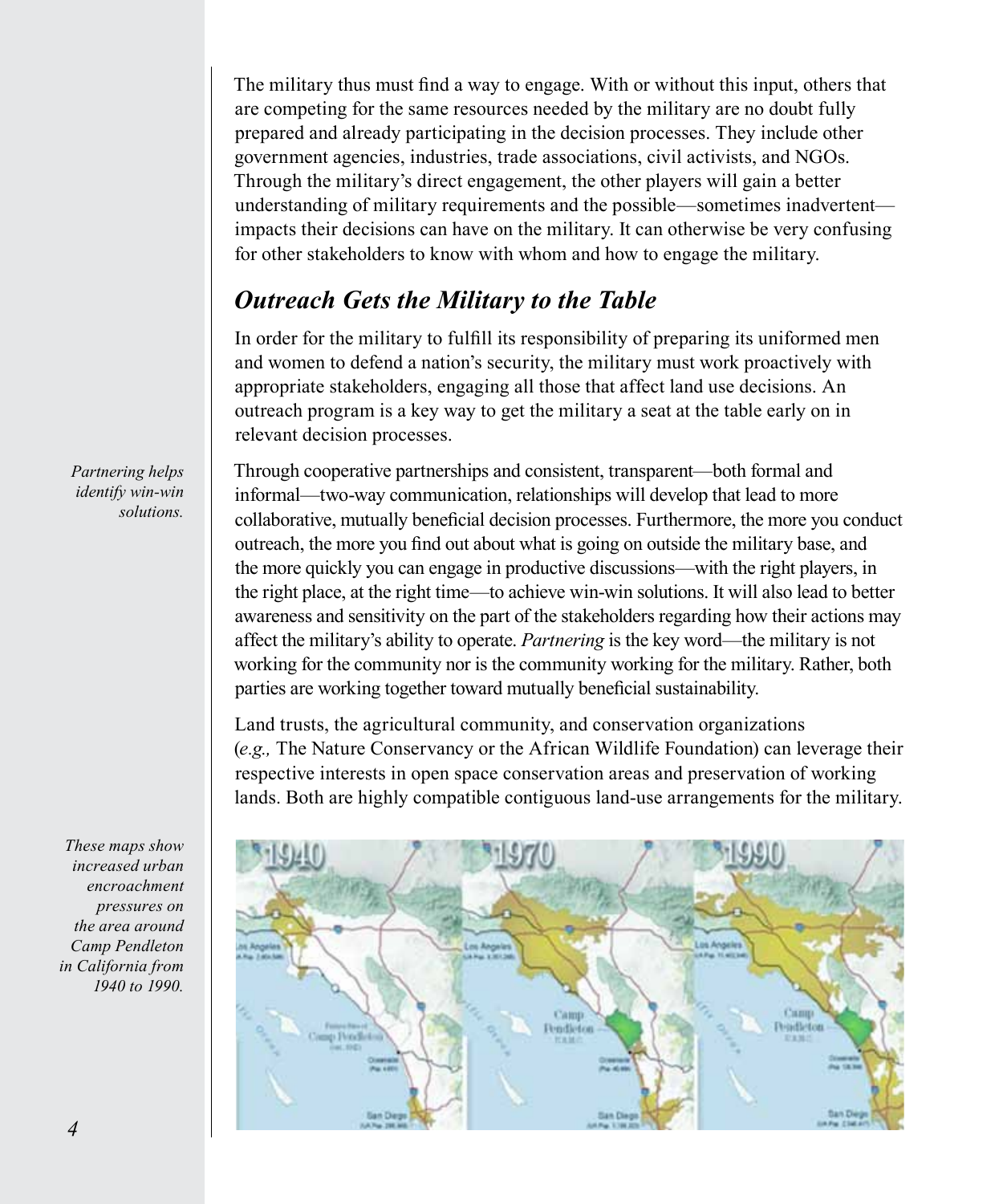Protecting wildlife corridors, farm, forest, and ranch lands near military bases and operating areas can help sustain the military's ability to test and train by buffering these activities from residential or commercial neighbors and by providing habitats for endangered species.

As the illustrations show, growth patterns and other encroachment effects often occur on a regional, landscape scale that transcends jurisdictional boundaries (*e.g.,* species and ecosystems do not obey borders). Thus, it is important that military engagement take place not just local to an installation, but also at regional and national levels. Engagement at the regional and national levels may help to drive centralized policies



(*e.g.,* tax incentives for the preservation of open space, creation of grants to purchase development rights, or requiring planning authorities to consult the military regarding land use activities outside a military installation) and national-level land use coordination protocols.

The Commander of an installation is the most important and influential person in creating and maintaining cooperation between the base and its surrounding community. S/he must set the example of being proactive and positive in these relationships. But broader success is only possible if the military is organized around its engagement strategies with responsibility being shared among an interdisciplinary team of base staff, as well as designated outreach specialists at the regional and national levels.

*The graphic depicts restrictions on the use of this base because of habitat designations.*

*Leadership is important, as is an interdisciplinary team.*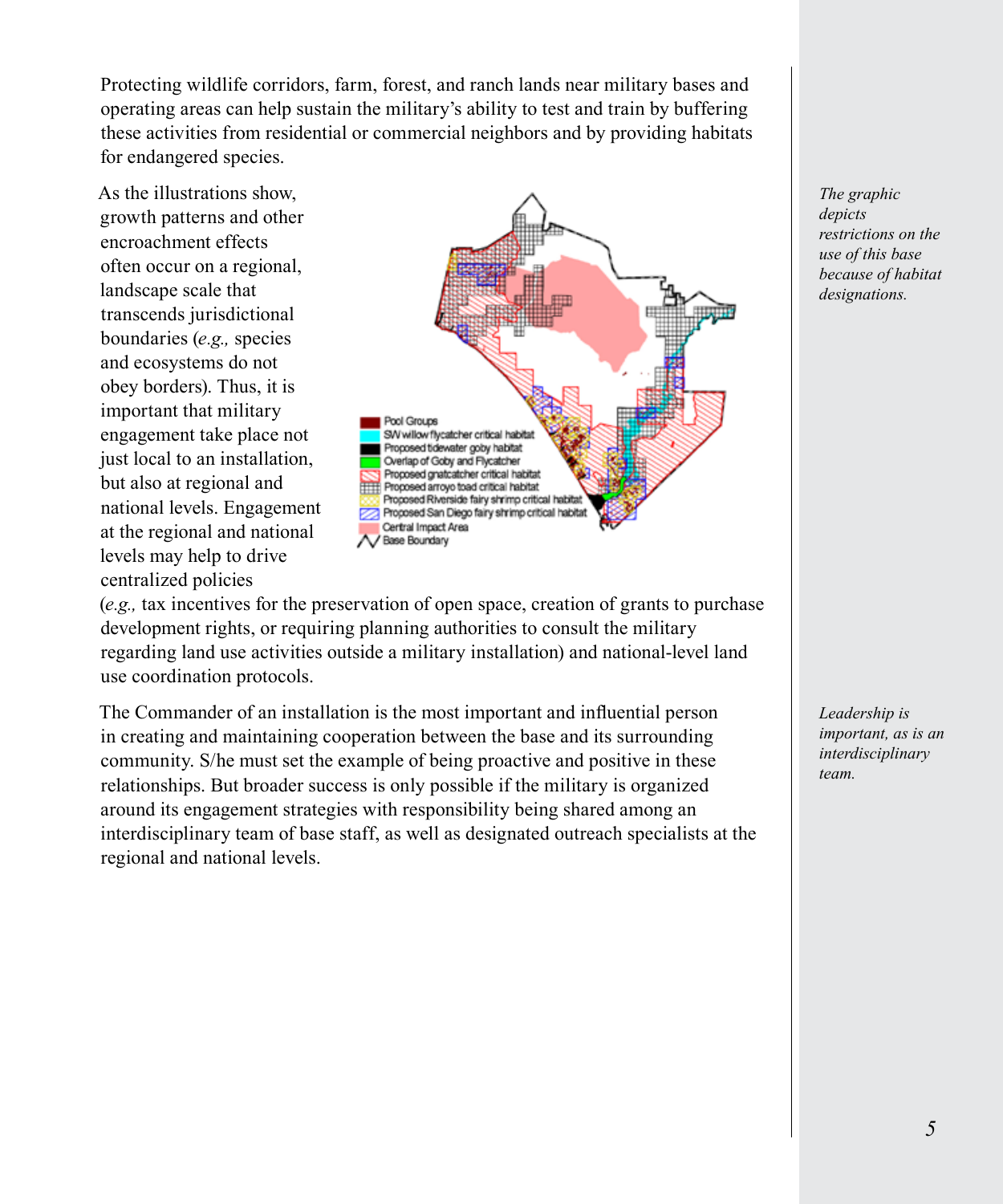# **BUILDING AN OUTREACH PROGRAM FOR MISSION SUSTAINABILITY STEP BY STEP**

This chart depicts each step in the process for creating an outreach program. The chart is followed by a more detailed description of each of the steps.



# *Step 1: Commitment*

**Leadership Commitment**. In order to find ways to partner with those outside the military, the military leadership must make a clear statement that these issues are critical to the readiness of the force and that finding new ways of working with outside partners is a priority for the command. Ideally, this message is issued at the headquarters level (of the DoD and the individual Services) as well as by the base commander. At the headquarters level, the guidance should not be too prescriptive; each base must have the flexibility to implement the concept of outreach according to its specific situation. In order to achieve leadership buy-in to new processes, a base must define its problem statement in a way that clearly identifies the issues at hand, how they can have a negative effect on the mission of the installation or range, and how the problems might be solved.

**Establish a Team and its Responsibilities**. To determine the issues, consequences and possible solutions, it is important to bring together a comprehensive team at the installation in order to identify encroachment pressures and associated stakeholders, as well as potential solutions to the issues. This team—which can be called a

*The mission sustainability team should include a wide range of expertise.*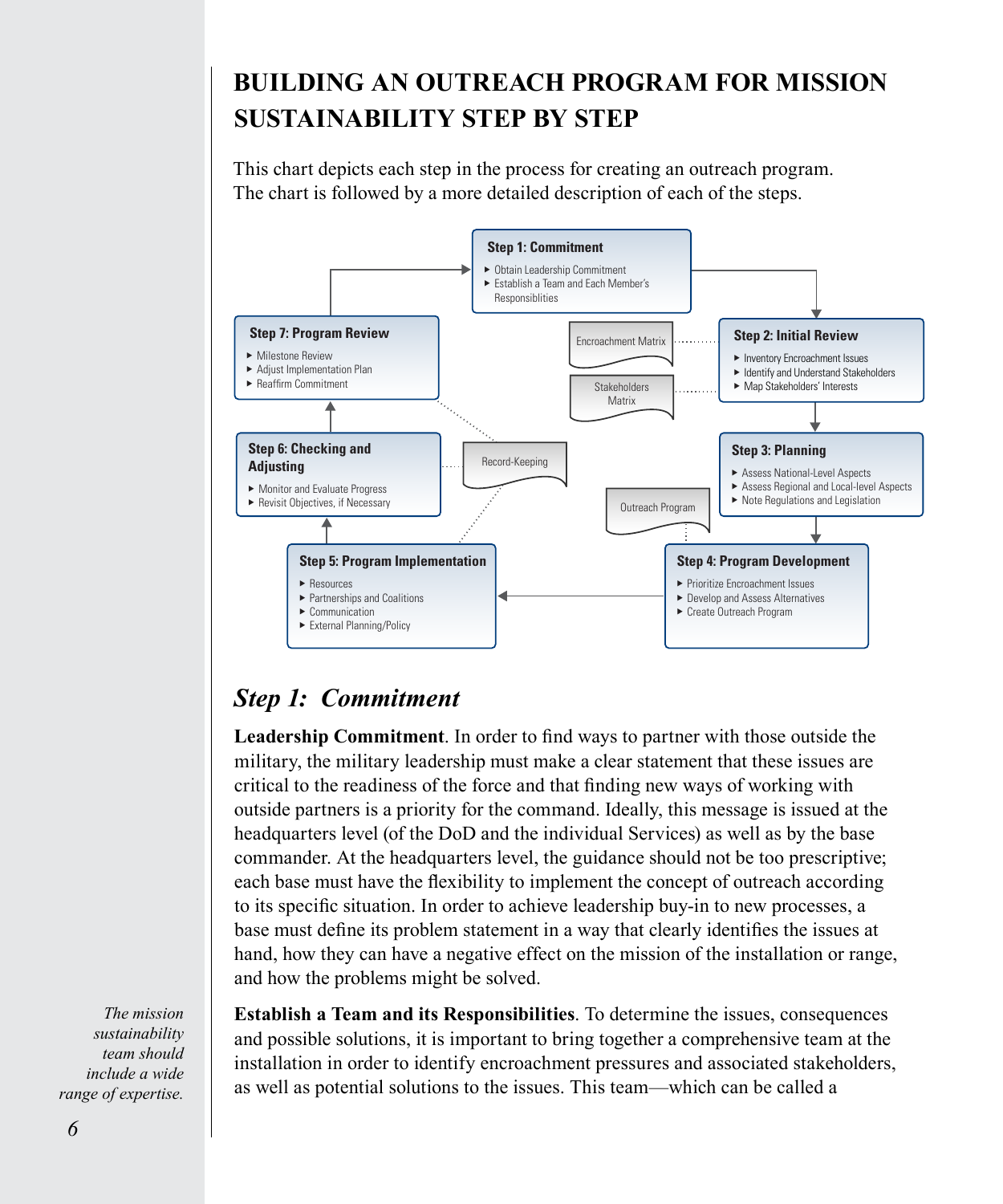Mission Sustainability Team (MST)—should be an interdisciplinary, cross-functional committee to include, at a minimum:

- Liaison officer
- Operational staff (which will include an air-space manager)
- Legal counsel
- Public affairs personnel
- Logistics staff
- Installation (base) planner
- Environmental officer

It is essential that the leader of the MST—ideally the Liaison Officer (LO)—have the authority to report directly to the commander and to speak on behalf of that commander when interacting with external stakeholders.

Training for the MST members who will interact with external stakeholders is essential in order to maximize the team's effectiveness. Knowing how to use "civilian" language when describing military operations and requirements, and being able to make a presentation to a group of partners in an interesting and convincing way can be a challenge because the military often has a way of speaking its own language.

**Liaison Officer**. The role of the LO is to understand what the community is planning to do, how decisions are made, and to coordinate between the community and the military facility. It will not always be possible for each installation to have an LO of its own focused solely on outreach activities, but there should always be a sole point of contact for these issues. The skill set for this position is not necessarily found in the normal military personnel system. The LO needs to understand:

- How local, regional and national governments work and how the decision processes work at each of these levels
- The nature of the military mission and its impact on the community
- The effects of diverse external encroachment pressures on the military mission
- How to find opinion-leaders that can work with the military installation to solve encroachment problems
- Methods of forming stakeholder coalitions that can make good planning decisions which consider the military's needs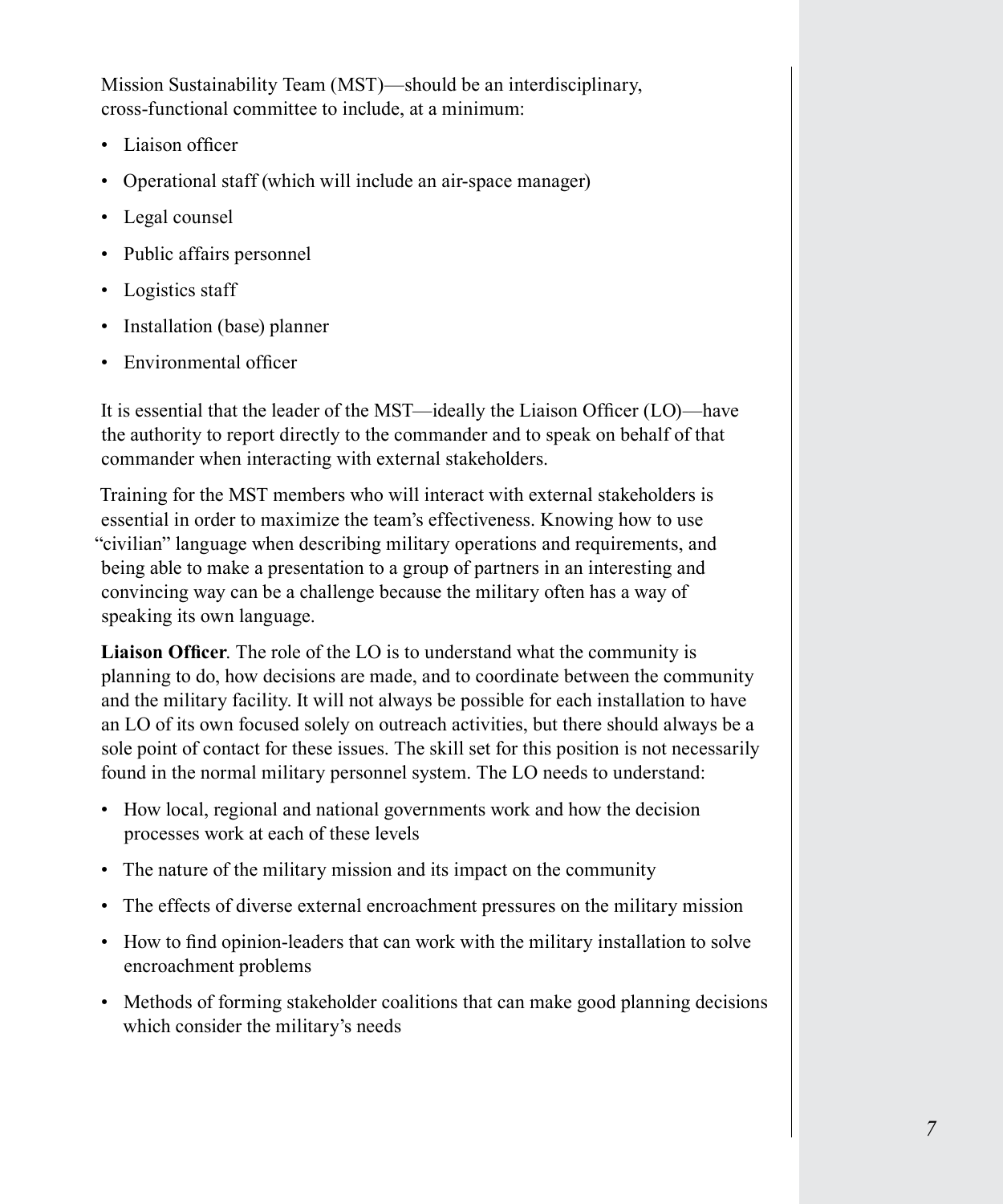*Continuity of the liaison officer is very important.*

Because this effort is very much about building relationships, this person should, ideally, be stationed at the installation for the long term in order to ensure maximum continuity. The importance of this continuity for relationships cannot, in fact, be overstated. The other stakeholders will know who to contact and that this person speaks with authority.

#### *Step 2: Initial Review*

**What are the Encroachment Issues?** The first thing the MST must do is to inventory the encroachment factors that need to be addressed and what their impacts might be. Such an inventory should, to the extent possible, look not only to the current situation but also to potential future plans and the impacts those plans could have on neighboring communities and competing demands. It is important for this review to think about the four-dimensional aspects of any factor (to include time). The following are a few examples of encroachment factors that are grouped by local, regional, or national interest:

- **Local issues**: Urban sprawl; noise restrictions limiting training opportunities; light pollution that interferes with night training; management of endangered species and critical habitat
- **Regional issues**: Airspace access; wildlife corridors; energy transmission
- **National issues**: Endangered species listings or critical habitat designations; mineral and resource extraction policies; increasing emphasis on alternative energy development

**Who are the Stakeholders? Map Their Interests**. The next effort involves identifying and understanding those other organizations that can become partners in solving the encroachment issues. It's not just about finding out who the stakeholders are, but also about how they function, how they make decisions, what their motivations are, and what they want. It can be very difficult to identify and access the stakeholders who will actually make the decisions. Oftentimes, it is just as important to know who the "opinion leaders" are that influence the decisions. These are the stakeholders with whom to engage. To keep track of the information obtained, create a matrix for each encroachment threat, making sure to identify common issues and the overlapping areas on which to engage, as outlined in the box below. This is a working document that will be revised and updated as new information becomes available.

This process is a labor-intensive one, but it will form the basis for the entire outreach program. There are several ways to identify potential stakeholders, opinion leaders, and decision-makers, such as talking with the local government leadership, reading past newspaper reports on the subject, attending conferences and community meetings, etc.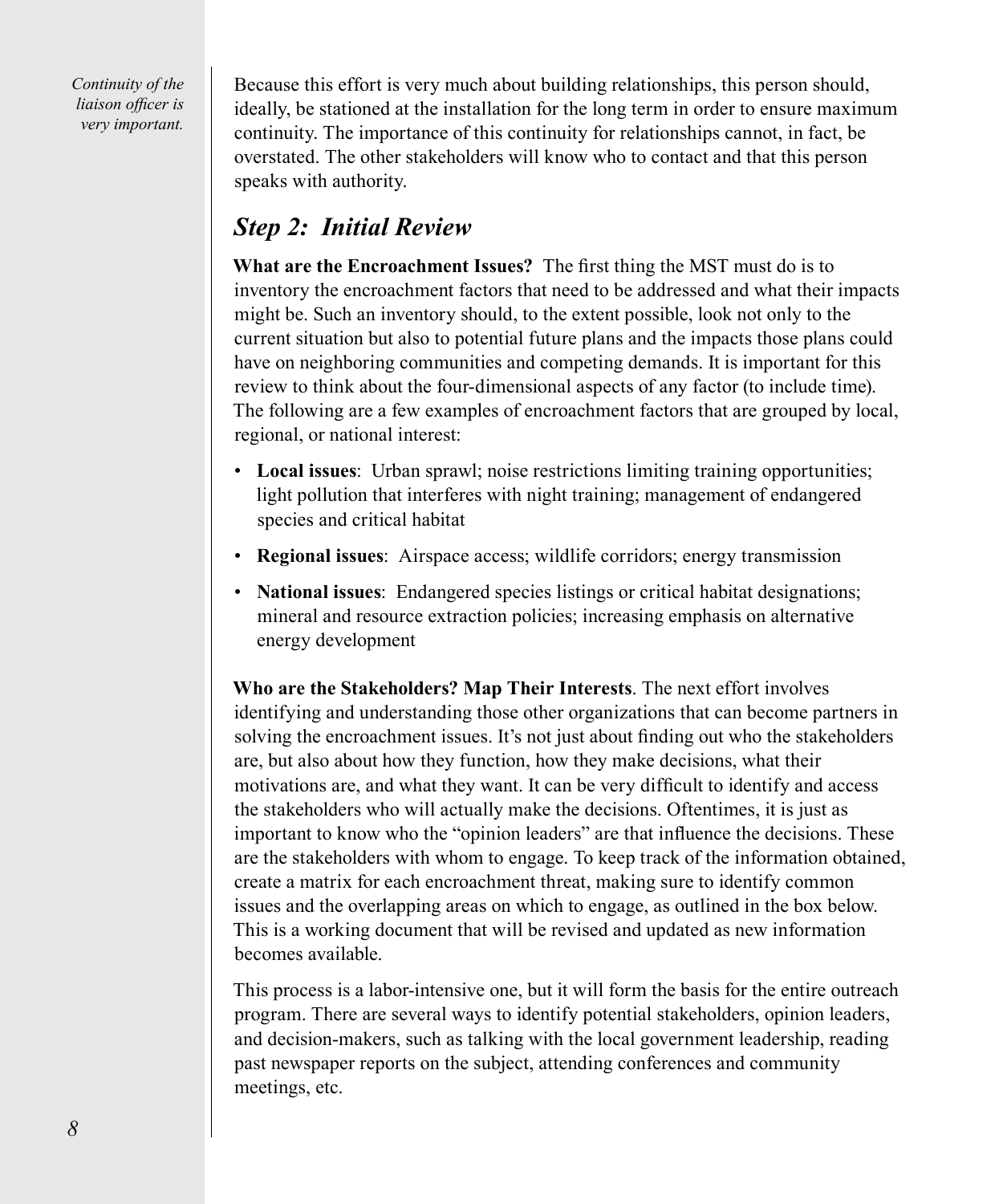- **Encroachment Threat**—describe the issue and the potential impact on mission capability/sustainability
- **Stakeholders**—list affected military and other stakeholders and points of contact for each
- **Opinion Leader(s)**—identify people who are likely to influence the decision maker and affect the outcome
- **Decision Maker(s)**—identify the person or entity that makes the decision on the outcome
- **Means of Engagement**—describe communication method such as written correspondence, conference call, in-person meeting
- **Decision Timelines and Milestones**—list short-, medium- and long-term milestones and when events or decisions will occur
- **• Desired Outcome and Ultimate Results**—indicate what you hope to have happen and, once the process reaches a specific milestone, return to the matrix to note the result: what did the military gain or lose?



*As part of its outreach program with the local community, representatives from Waterkloof AFB in Pretoria, South Africa visit with students from a local school.*

*Track stakeholders, common and overlapping issues, and desired outcomes using a matrix. An example matrix is available in the guidebook at www.denix. osd.mil under the References section of the International toolbar.*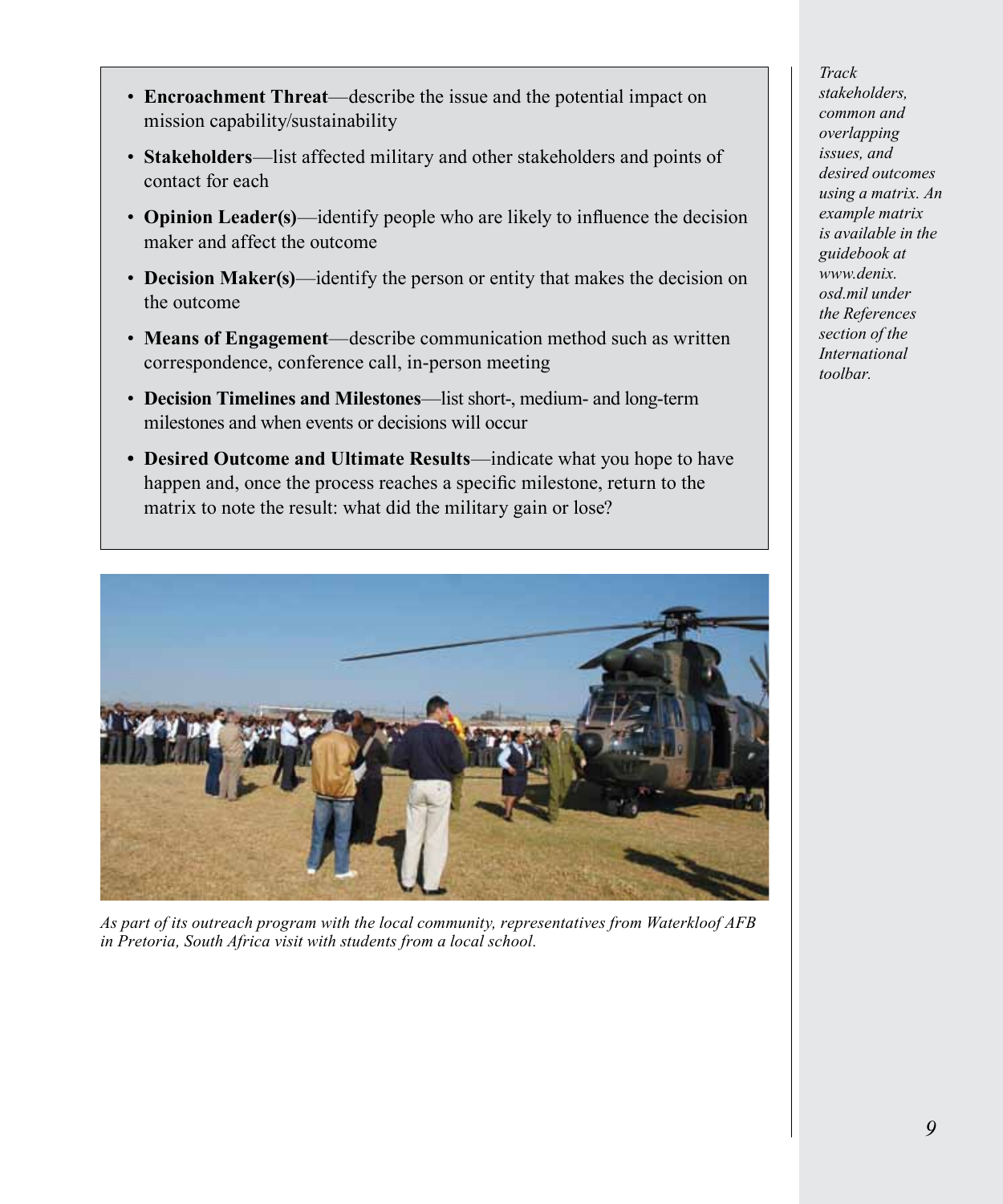#### *Step 3: Planning*

Inputs from national-level documents as well as inputs and assessments from the regional and local levels should be considered in shaping the outreach program.

**National Level**. National security shapes the security framework to determine, among other things, the role, functions, posture and doctrine of a statutory force. This has a direct impact on force structure, force design, and funding. While this stance would largely determine the location of a particular military capability, the military mandate would not always prevail over civil requirements for development. Ideally, national strategies for sustainable development outlining social, economic, and ecosystem targets and objectives are underpinned by systems of governance at respective levels. The national premium on sustainable development targets and objectives would decide the precedence of national military priorities. Military concerns at a local level should therefore be brought into context with sustainable development initiatives entrusted to local authorities.

**Regional and Local Level**. A uniform, effective and integrated regulatory framework for land use and land use management must be visible at regional and local levels. A governing body—through national, regional or local legislation endeavors to administer the use or development of land. Perhaps the most difficult part of combating encroachment on land being used by the military is the military's ability to clearly define its current and, more importantly, its future requirements. As new weapons systems come on board, the requirements for space often change but development in the region can make it very difficult to accommodate these new spatial requirements. The result can be increased tension among the military, the local government, and the affected community. When supporting military requirements, it is important for the outreach program to consider the training and testing needs, three-dimensional spatial planning, and local community priorities.

**Master Planning**. A master plan is a comprehensive document that identifies the military's planning, land requirements, development and management of resources, programs and infrastructure needs. It can be used to guide the decision making process for a military facility over 5 to 10 years. The master plan is the culmination of a wide range of information composed of that which exists and future plans. To understand the testing and training requirements inside the installation, good communication between the operators and those who have responsibility for the facilities is vital. An understanding of these requirements outside the installation are admittedly more complex, as issues such as noise contours, airspace, and troop movement corridors can be many kilometers from the installation. The master plan allows the leadership to make both short-term and long-range decisions based on the best available information. Base master planning should take community development into account by means of community involvement and interaction. In order to maintain mission sustainability and ensure sound community relations, it is important that municipal authorities also take note of military land uses within their town planning schemes and zoning plans.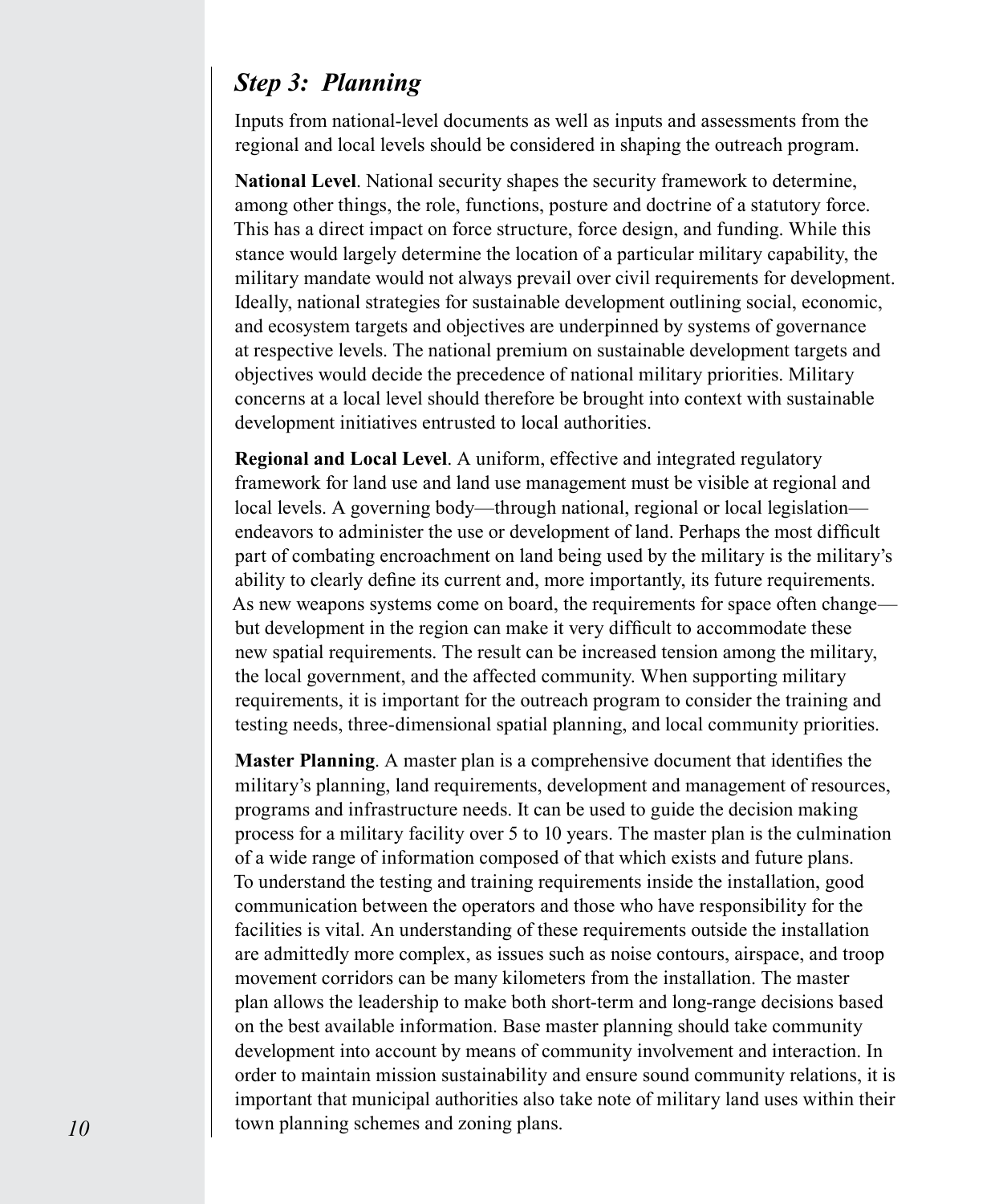#### *Step 4: Program Development*

The ultimate product of the fourth step is the creation of the outreach program, using inputs from all the previous steps as well as prioritizing the encroachment challenges that have been identified and assessing potential solutions to them.

**Prioritize encroachment issues**. Some encroachment issues may be overcome quickly by day-to-day communication efforts or by addressing them through existing partnerships. Others may require long-term and extensive and/or intensive engagement. For instance, a specific military encroachment factor may start as a low priority but turn into a high-risk issue in the long term, as in the case of urban sprawl. Growing water scarcity, as another example, might not be an imminent threat but is clearly a serious emerging trend.

Factors to consider in prioritizing encroachment pressures:

- How significant is the threat to the military mission?
- How quickly could it affect the mission?
- Is it driven by a timeline outside the military's control?
- How extensive or intensive will engagement mechanisms need to be?

**Identifying solutions**. Once the range of encroachment factors have been prioritized, possible solutions should be identified and assessed. There is no "one size fits all" fix, either for a specific problem or for a location. Outcomes to some encroachment threats are likely to harbor resource-demanding solutions whose costs may have to be borne by either the military, civil agencies, or both. At the same time, alternative solutions may have their own environmental, economic or social consequences that could cause unforeseen new problems. Examples of solutions include:

- Developing compatible use planning
- Establishing conservation easements or buffer zones
- Enhancing information exchange
- Adjusting time or location of military activity, *if* such adjustment would still allow for realistic training
- Modifying operations or installing new equipment (*e.g.,* if water is increasingly scarce, restrictions on its use can be instituted, conservation monitoring equipment could be installed, and/or new low-use water equipment could be purchased)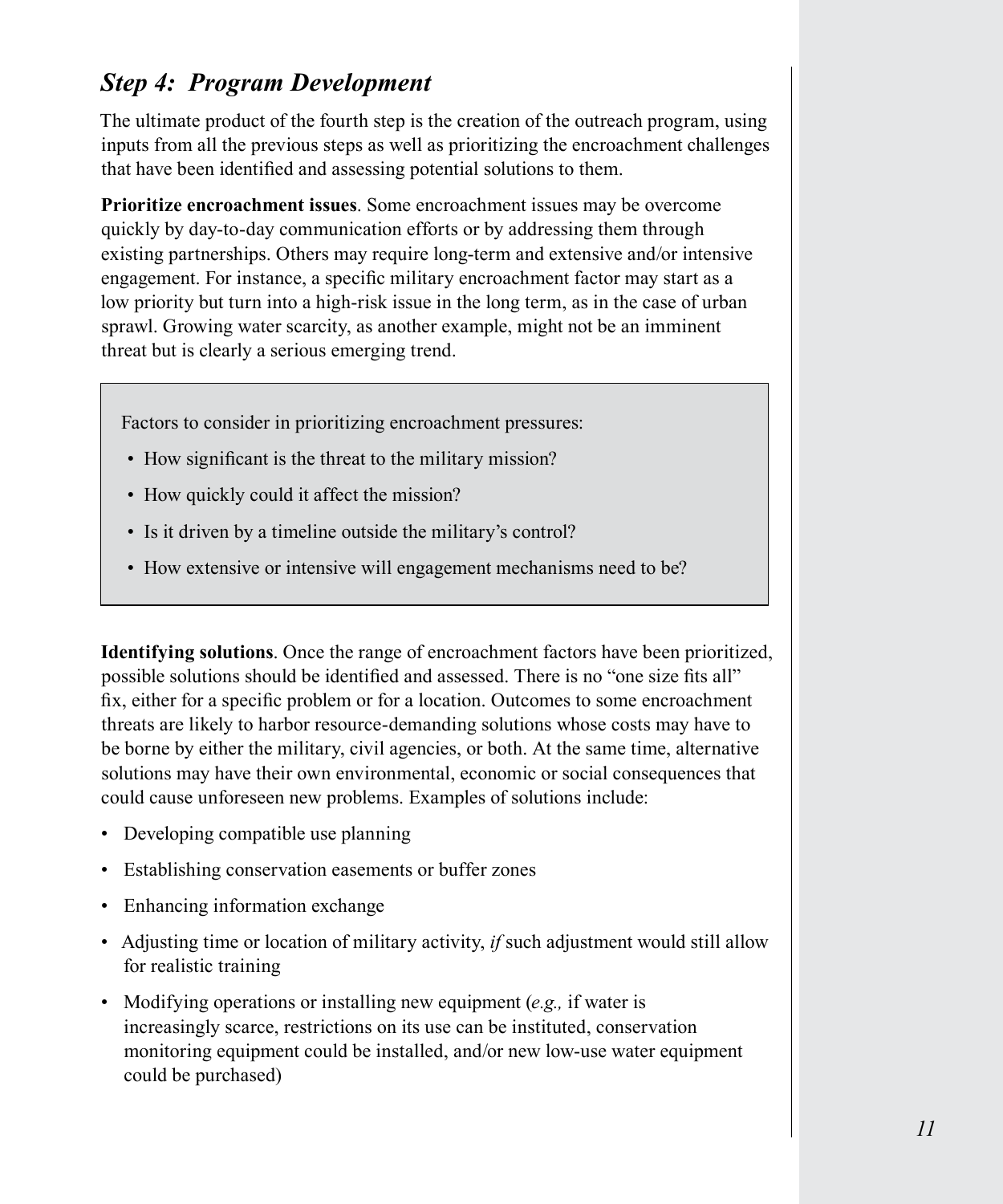*Protecting endangered wildlife can bring diverse stakeholders together to pursue common or complementary actions, such as the joint purchase of land for conservation purposes, collaborative planning on current and future land use, and/or the creation of media products to highlight common objectives.*

*Although an outreach program requires an up-front investment, the return on that investment can be significant.*



**Outreach program**. Outreach is simply a planned, sustained twoway engagement with stakeholders, both internal and external to the organization. There are many ways to conduct this type of program, but the essential core element is identifying, creating and maintaining the *relationships* necessary to sustain, over the long term, the core mission of the organization. The stakeholder

matrix (from step 2) becomes the foundation for the outreach program and is critical to its success. A clear connection to the mission will be important to secure the leadership's willingness to allocate the resources necessary for conducting an outreach program. This is true for any organization, whether it be government, private industry, or an NGO. The key to conducting an effective outreach program is to identify the core issues for your organization that can benefit from working with partners, and to then match up those issues with the missions of internal and external stakeholders.

#### *Step 5: Program Implementation*

The objective in step 5 is to execute the Outreach Program, to obtain and organize the resources for such implementation, and to communicate—both internally and externally—what the Outreach Program intends to do. This step also includes participation in external planning and policy processes. It is important to recognize that, in many cases, a lot of work is already being done by the base and its personnel when interacting with the community, but these activities may not be fully coordinated or formally recognized as an "Outreach Program." Thus, one important first step is simply to track such activities in a useful way, perhaps by including a line in the installation's daily situation report for anything that would qualify as outreach. The MST should also be involved in these discussions and coordination.

**Resources**. The three most valuable resources for an outreach program are time, staff, and money. One successful strategy is to use existing tools and programs (such as public affairs capabilities and environmental programs) to avoid "reinventing the wheel."

One of the biggest challenges to recognizing and mitigating encroachment pressures of all types is to have suitably qualified staff (and perhaps even an organization) whose sole responsibility (ideally) is to monitor and evaluate what is happening off the installation, in the region, and nationally that may affect the mission either in the immediate or long term. This is most appropriately the Liaison Officer.

The true value of an outreach program is that it can actually save resources in the long run by creating opportunities to leverage resources and capabilities from multiple sources. There are simply not enough resources to reach out to everyone in today's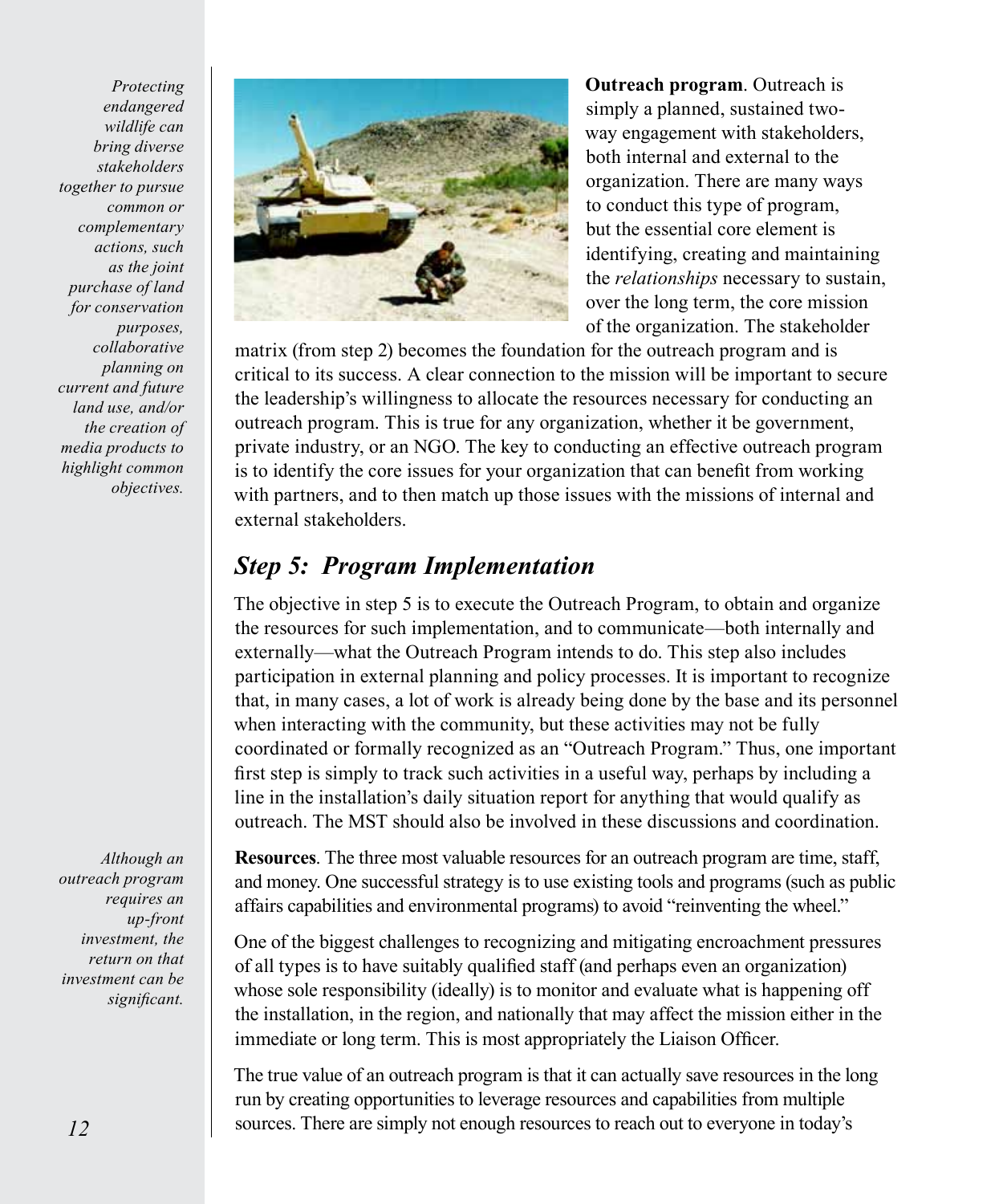complex world; it is therefore necessary to find ways to focus and leverage resources from several areas to solve complex problems. Although an outreach program requires an up-front investment, the return on that investment can be significant. Among the requirements for ensuring success in this program are:

- Creating and executing training programs
- Participating in panels and working groups
- Developing and producing information materials
- Hosting events (such as base tours)

**Partnerships and Coalitions**. In order for outreach to be successful, the military leadership must fully appreciate that partnerships are essential to sustain the military missions and thus be willing to provide the resources needed to manage the outreach program. Partnerships do indeed yield a number of important benefits; they can:

- create relationships and ensure their continuity
- proactively address issues ideally before they become problems
- ensure military needs and challenges are understood
- build trust
- provide for collaborative problem-solving
- share technical knowledge and capacity
- leverage resources and skills



*US Marines practicing Non-Combatant Evacuation Operations at area High Schools in Yuma, Arizona in partnership with the community.*

*Including local leaders in training exercises can be a powerful tool for understanding military needs as well as community concerns.*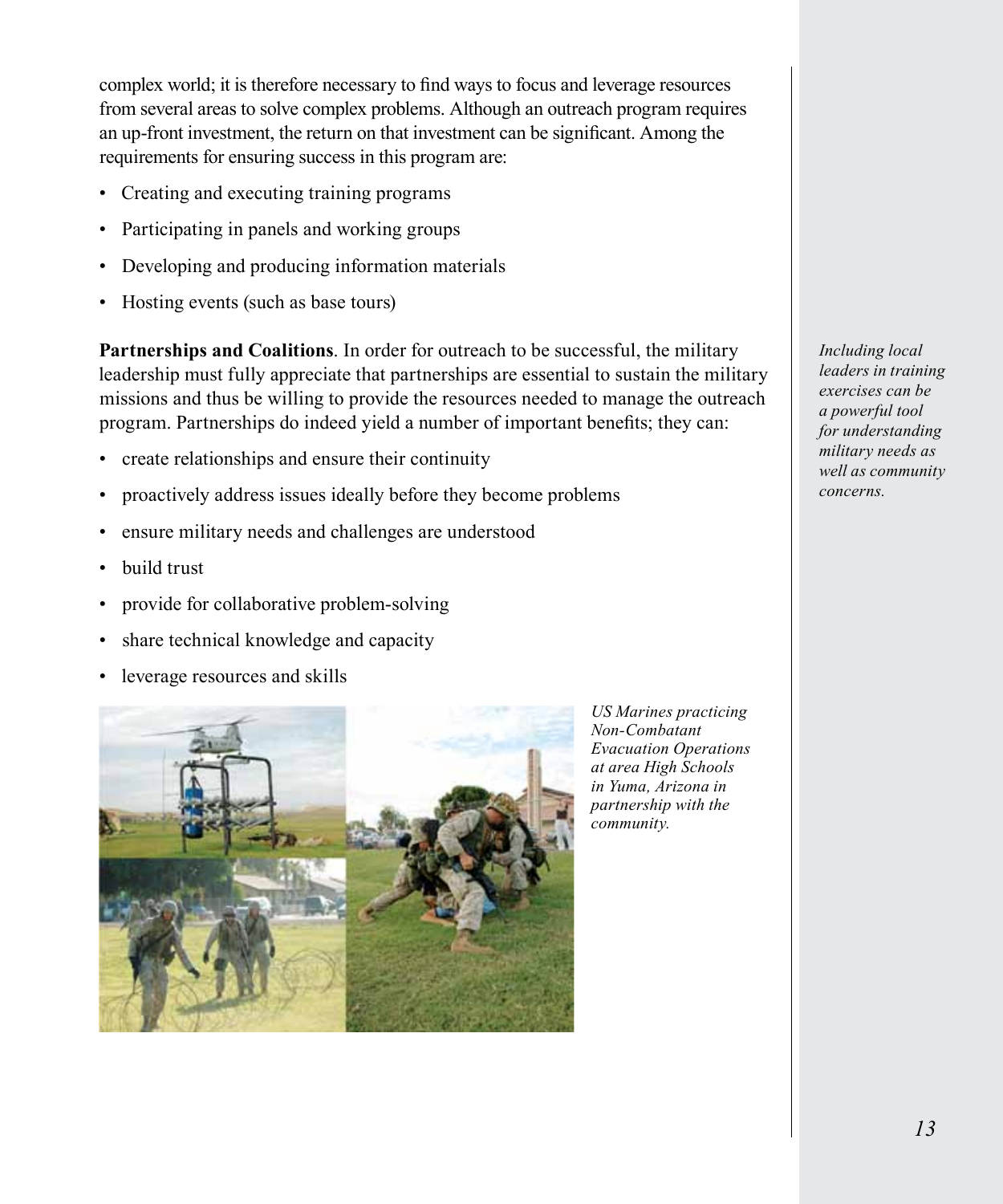In contrast, coalitions represent an alliance of independent organizations, potentially with diverse or even conflicting purposes, who choose to work together temporarily or as a matter of convenience to advocate for a specific common interest.

**Communication**. An effective communication approach includes identifying what issue you want to communicate and to whom, what information is to be provided and sought, and how best to do this. Some of the tools for doing this are described in the section "Outreach Tools."

# *Step 6: Checking and Adjusting*

Step 6 assesses and evaluates the progress being made by the Outreach Program, whether using normative or other criteria, and what adjustments might be necessary for improvement. The key to success will be to show steady progress. It should be cautioned, however, that this is not a process that shows results overnight. It takes time to build relationships, to identify issues/solutions, and to see change. But having patience to nurture these processes pays large dividends in due time.

To ensure success of the Outreach Program, it is critical to identify ways to periodically measure performance in meeting outreach objectives. Monitoring and measurement is important in order to:

- track performance
- identify trends for implementing predictive action
- verify achievement of objectives and targets
- update procedural control measures

# *Step 7: Program Review*

This final step in creating the Outreach Program involves reviewing the overall program and system elements with the Commander, to determine whether the program's goals and objectives have been met, to make any necessary adjustments to the program, and to renew the leadership's commitment to the program. As such, it creates a feedback circle to help improve the program as needed. At this stage, the inputs of the stakeholders will also be incorporated, with an emphasis on transparency so that the stakeholders have an adequate appreciation for and involvement in the process.

# **PRINCIPLES FOR SUCCESSFUL OUTREACH**

Long-term relationships must be based on open communication; having mutual trust, understanding, and respect; and identifying common ground. There are several essential principles and rules of engagement that an organization must appreciate to be successful in outreach: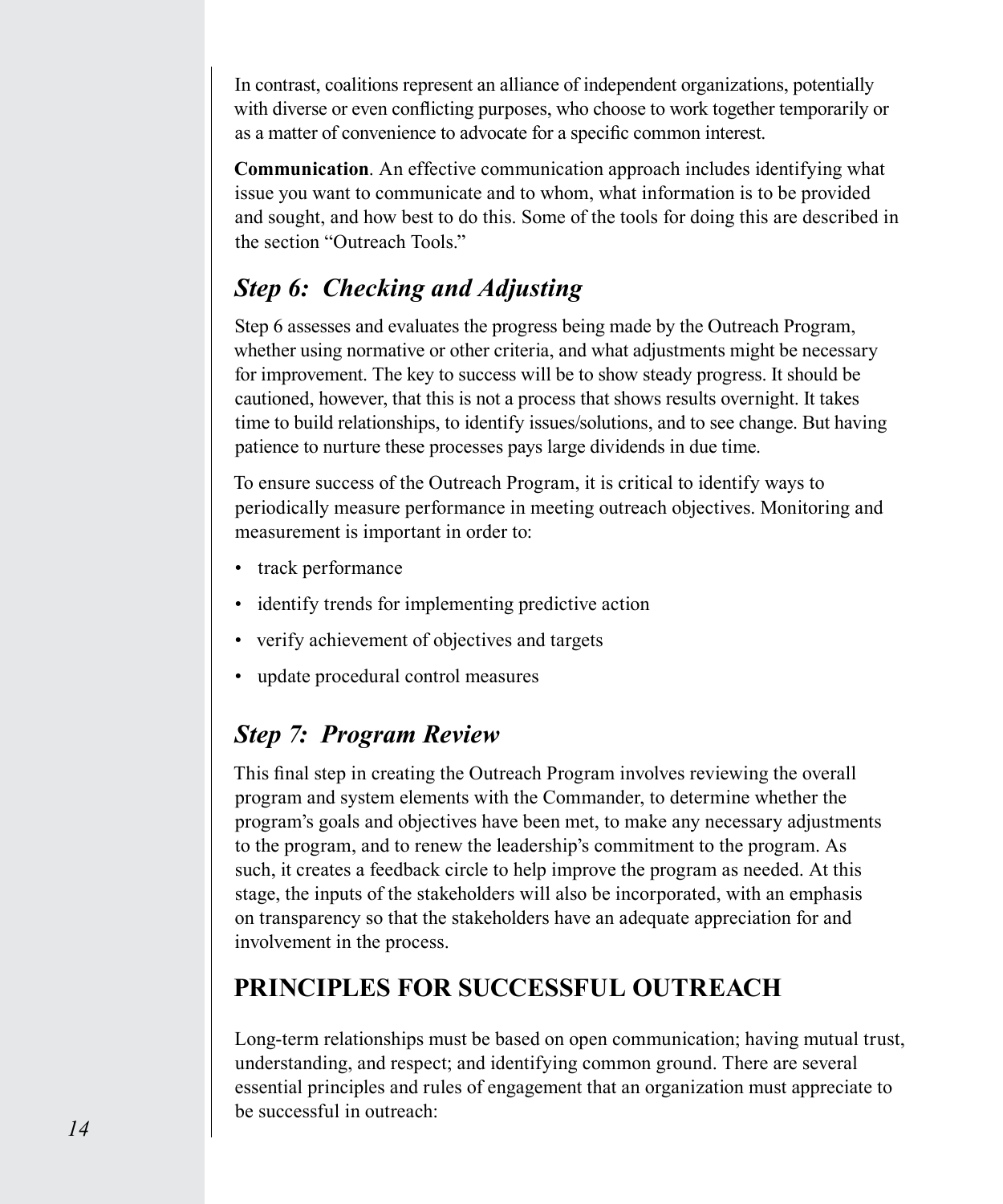- **Be proactive**. Bad news does not get better with time. If you inform stakeholders as soon as possible, it will help maintain your credibility with them. Moreover, when you tell your own story, *you* control the tone.
- **Build Trust**. If there is no trust, there is no credibility for your issues. Trust is built on long-term relationships, developed over time, not when you need someone's help. You do this by meeting face-to-face rather than solely through emails or phone conservations.
- **Each party needs to be committed,** believing that the relationship is worth spending energy to maintain and promote. This is not a one-time event, but a continuous process that must last over time.
- **Be transparent**. Be open and honest about your issues and why you desire to develop a relationship or a partnership with that person or organization. Look for "mutual benefits"—put yourself in the other person's place and think what they may need from you.
- **Show respect**. It is important to respect others' cultures, customs, and languages.

# **OUTREACH TOOLS**

### *Importance of Communication*

The main tool for the outreach program is communication. This communication can take different forms, which can be grouped into activities that involve personal interactions and those that create specific products. All of these should involve to varying degrees the liaison officer, the public relations officer, and the installation commander. One example of each is described in more detail, below.

Among the tools that involve personal interactions are:

- Meetings of the commander with local community groups
- Interviews on radio and television
- Site visits, whether related to a specific issue or as a general "open house" where the public is invited to visit the base and learn about what the military does

Among the tools that create specific products are:

- Brochures
- Press releases
- Maps

An effective communication approach includes identifying what issue you want to communicate and to whom, what information is to be provided and sought, and how to do this. Communication can be on a specific issue (*e.g.,* plans for a high-rise

*Effective communication in various forms is essential to success.*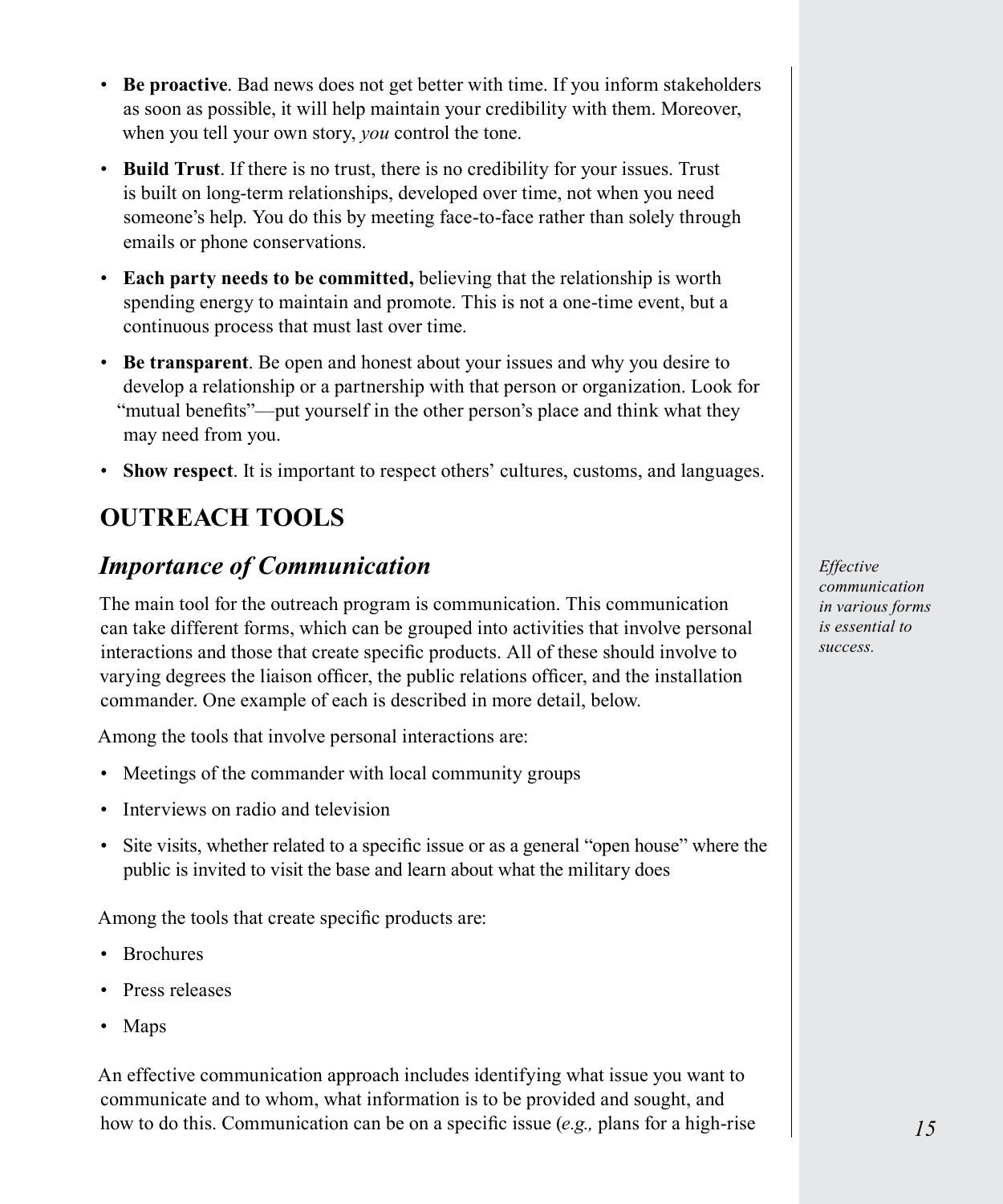structure that will impact flight paths or a fuel spill on base that has a migratory path potentially impacting the community). There is also day-to-day communication, which includes (a) general interactions with stakeholders in order to keep abreast of current and planned activities and maintain the relationships you have developed, and (b) those that pertain specifically to the installation's activities to enhance the public's understanding of what the military is doing and why.

# *Offering Site Visits*

If a picture is worth a thousand words, a site visit can be worth its weight in gold. By bringing stakeholders onto the base and showing them what you must do for training and why, what is being done to protect the environment, and how you are trying to address both of these requirements to the best of your ability, you create a powerful message that can win over many skeptics. There are admittedly challenges in organizing such visits for non-military personnel: there can be difficulties in allowing base access, particularly in today's heightened security environment; the time it takes to arrange and execute the visits can be significant; and finding the right balance of messages you want to convey may take some time and practice. Nevertheless, base visits have repeatedly demonstrated that the pay-off far exceeds the costs. The guidebook from which this primer is drawn suggests some of the things to consider when preparing for a site visit, such as who to invite, who to involve at the base, how to structure the program, etc.

*A visit in 2006 by members of the Sierra Club to Kaneohe Marine Corps base in Hawaii resulted in a very positive write-up about the environmental protection efforts at the base.*



*"Range Tours allow the two communities to see the same ground through the lens of the other, engage in dialogue at the facility, and explore new visions for protecting wildlife and native plant habitat while balancing the training demands of our nation's military. The Range Tours facilitate a forum for talking to each other and working towards mutual goals."*

*—Sierra Club's Senior Washington DC Lands Director*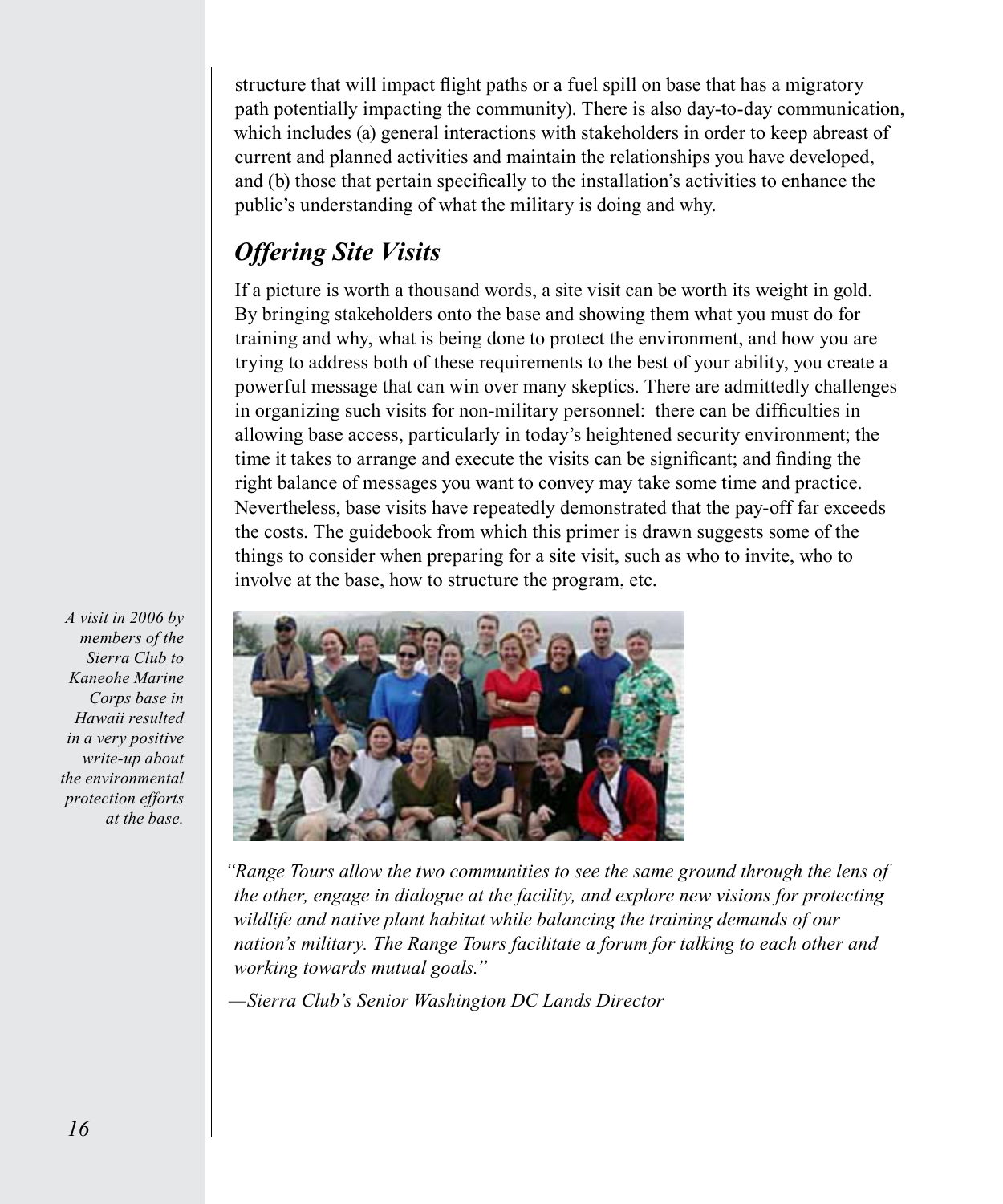# *Mapping Tools*

Maps are a useful tool both for helping the military internally visualize the challenges it is facing and for helping the military communicate with the external community. Maps offer a common language which communicates competing or conflicting interests or mutual benefits or concerns. They should be used to depict not only what is happening on the base but also in the surrounding community. Having this information available electronically further enhances this tool. The use of Geographic Information System (GIS)-based maps that are simple to use and accessible on personal computers are a very effective tool, but can be costly to obtain and operate. From an internal military perspective, the first important step is to figure out what information needs to be conveyed to the decision maker so that s/he understands the problem. This will then determine what information the maps need to provide.

#### **RESULTS AND BENEFITS OF OUTREACH**

Effective engagement among the military, governmental officials at all levels, and other appropriate stakeholders can result in cohesive, mutually beneficial programs and planning. These relationships facilitate what is best for all who are affected. In short, outreach provides the opportunity for win-win solutions.

The benefits of an outreach program can include:

- **Finding compatible land, air, and water resource uses**. This includes the preservation of open spaces and working lands, which can not only help buffer military operations from a community, but also protect valuable natural resources such as habitats and endangered species.
- **Enhancing governance**. Establishing contacts and cooperation among the stakeholders helps manage expectations and work out differences of opinion before they become major impediments.
- **Improving brand image**. Greater public confidence and trust in the military, engendered by outreach, can improve the overall public perception and attitude toward the military (its "brand image") and lead to increased support for its operations.
- **Saving time and money**. By pooling resources to reach a common objective, all participants can reap savings.

Above all, an effective outreach program helps ensure mission sustainability.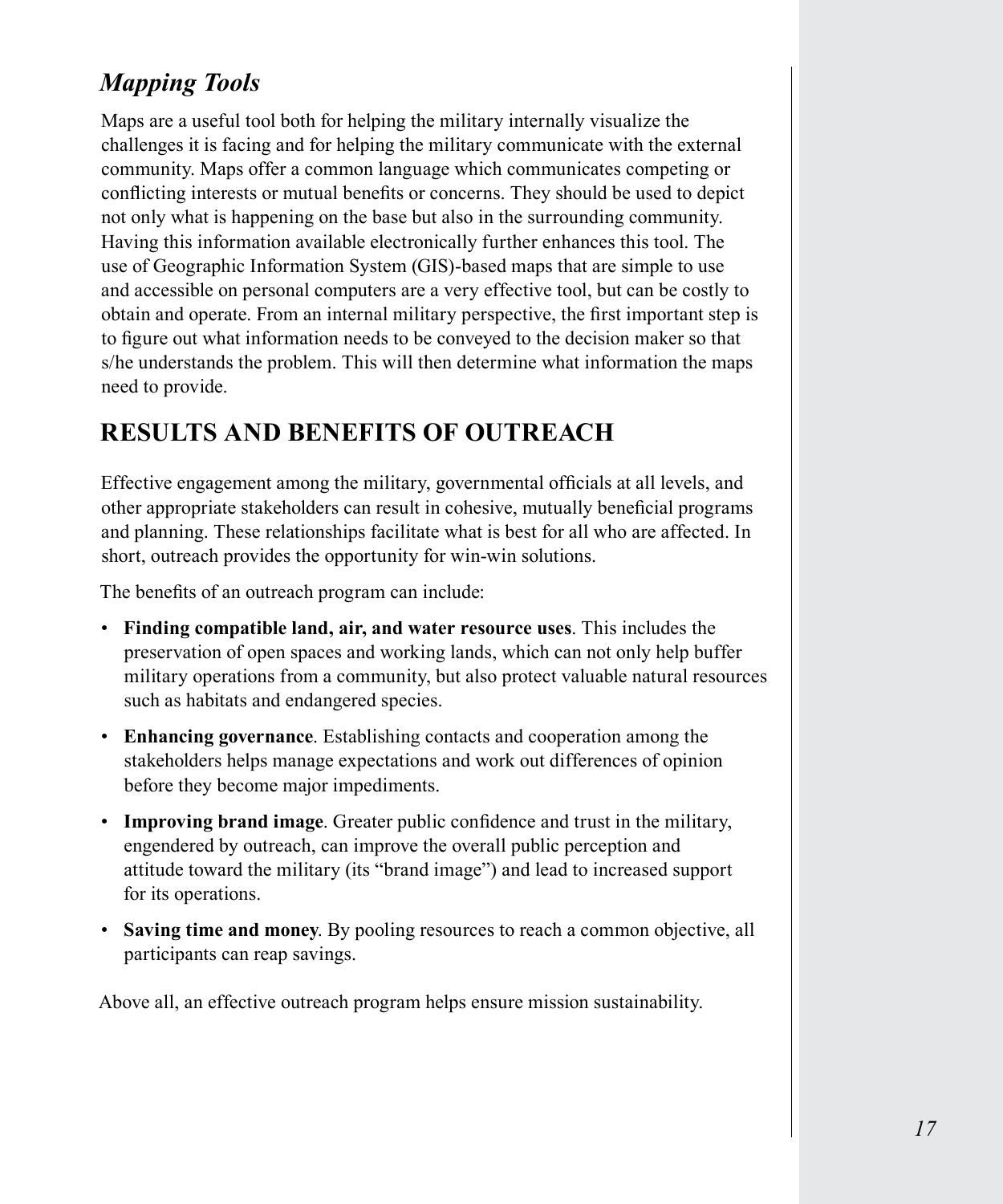This primer is one of a series designed in cooperation with DoD's Readiness and Environmental Protection Integration (REPI) Program.

The primer series includes:

- ✤ Collaborative Land Use Planning: A Guide for Military Installations and Local Governments
- ✤ Commander's Guide to Community Involvement
- ✤ Commander's Guide to Renewable Energy
- ✤ Outreach for Mission Sustainability: Working to Balance Military and Civilian Community Needs
- ✤ The Department of Defense's Readiness and Environmental Protection Integration (REPI) Buffer Program
- ✤ Working to Preserve Farm, Forest and Ranch Lands: A Guide for Military Installations
- ✤ Working with Conservation Districts: A Guide for Military Installations
- ✤ Working with Land Trusts: A Guide for Military Installations and Land Trusts
- ✤ Working with Local Governments: A Practical Guide for Installations
- ✤ Working with Non-Governmental Organizations: A Guide for Military Installations
- ✤ Working with Regional Councils: A Guide for Installations
- ✤ Working with State Legislatures: A Guide for Military Installations and State Legislatures

To view the primers online, obtain hard copies, or for more information, please contact:

Readiness and Environmental Protection Integration (REPI) Program Office of the Deputy Under Secretary of Defense (Installations and Environment) <www.repi.mil/primers> (571) 969-6774

The full length Guidebook on Outreach for Mission Sustainability is available at: www.denix.osd.mil under the References section of the International toolbar.